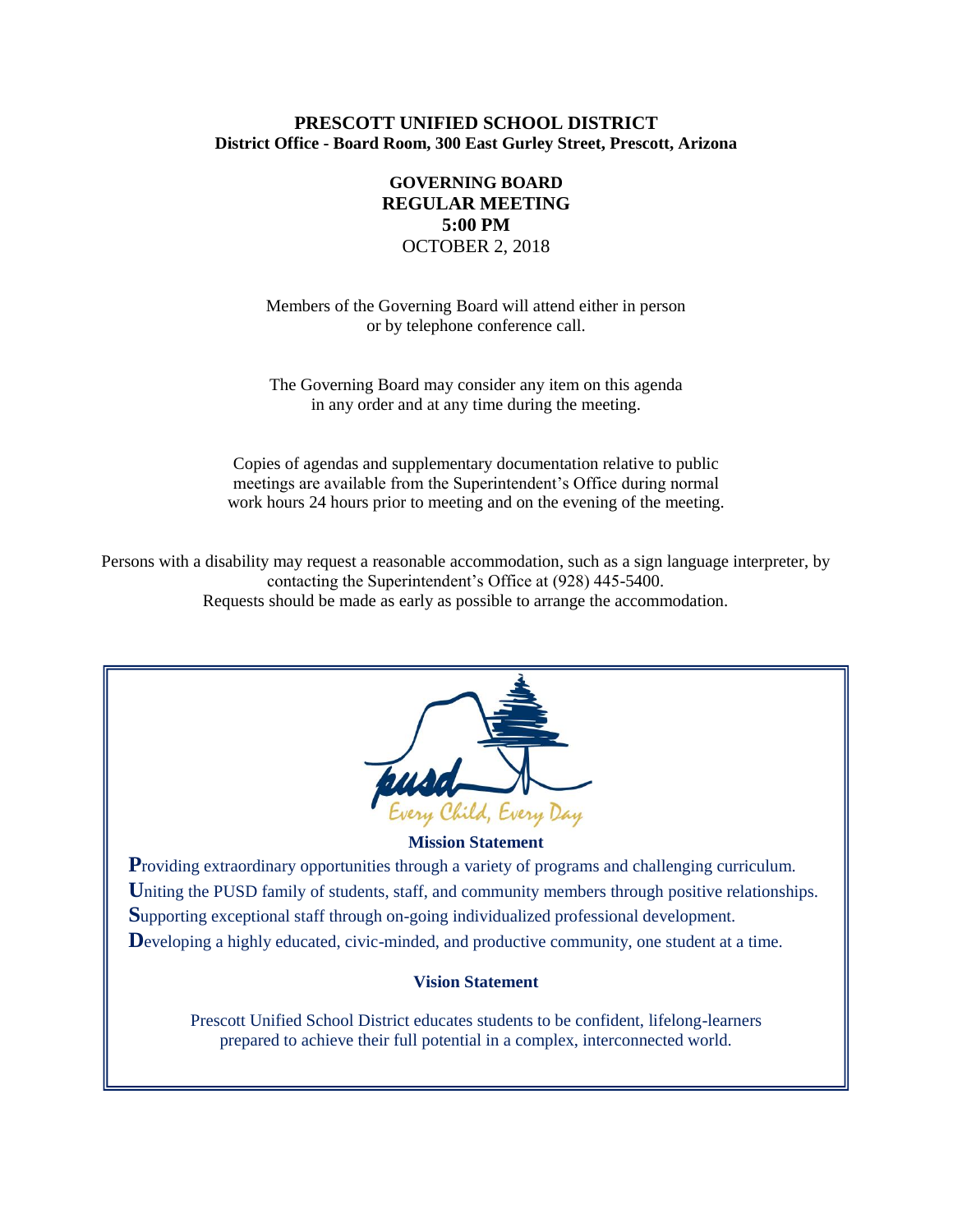## **AGENDA**

## 1. **CALL TO ORDER** - President John Mackin

## 2. **APPROVAL OF AGENDA** - President John Mackin

A. Consider approving the agenda as presented.

## 3. **OPENING CEREMONY**

- A. Welcome President John Mackin
- B. Pledge of Allegiance

## 4. **APPROVAL OF MINUTES**

A. Consider approving the minutes from the Governing Board Regular Study/Voting Session of September 4, 2018, as presented.

RELEVANT INFORMATION: Board policy requires approval of minutes.

Presenter: Mr. Joe Howard, Superintendent

## 5. **PRESENTATIONS**

A. Instructional Minute

Presenter: Mrs. Kelli Bradstreet, Director of Instructional Support

B. Update of the Progress of Capital Improvements Financed through Bonding and status of override.

### RELEVANT INFORMATION:

Each school district that issues bonds under this section is required to hold a public meeting each year between September 1 and October 31, until the bond proceeds are spent, at which time an update of the progress of capital improvements financed through bonding is discussed and at which time the public is permitted an opportunity to comment. At a minimum, the update shall include a comparison of the current status and the original projections on the construction of capital improvements, the costs of capital improvements and the costs of capital improvements in progress or completed since the prior meeting and the future capital bonding plans of the school district. The school district shall include in the public meeting a discussion of the school district's use of state capital aid and voter-approved capital overrides in funding capital improvements, if any.

Presenter: Mr. Brian Moore, Chief Financial Officer / BOSC Committee

### 6. **INFORMATION ONLY ITEMS**

- A. Summary of Current Events
	- 1. Superintendent
		- a. Current Events, Celebrations, and Recognitions
		- b. October, 2018 PUSD Calendar of Events.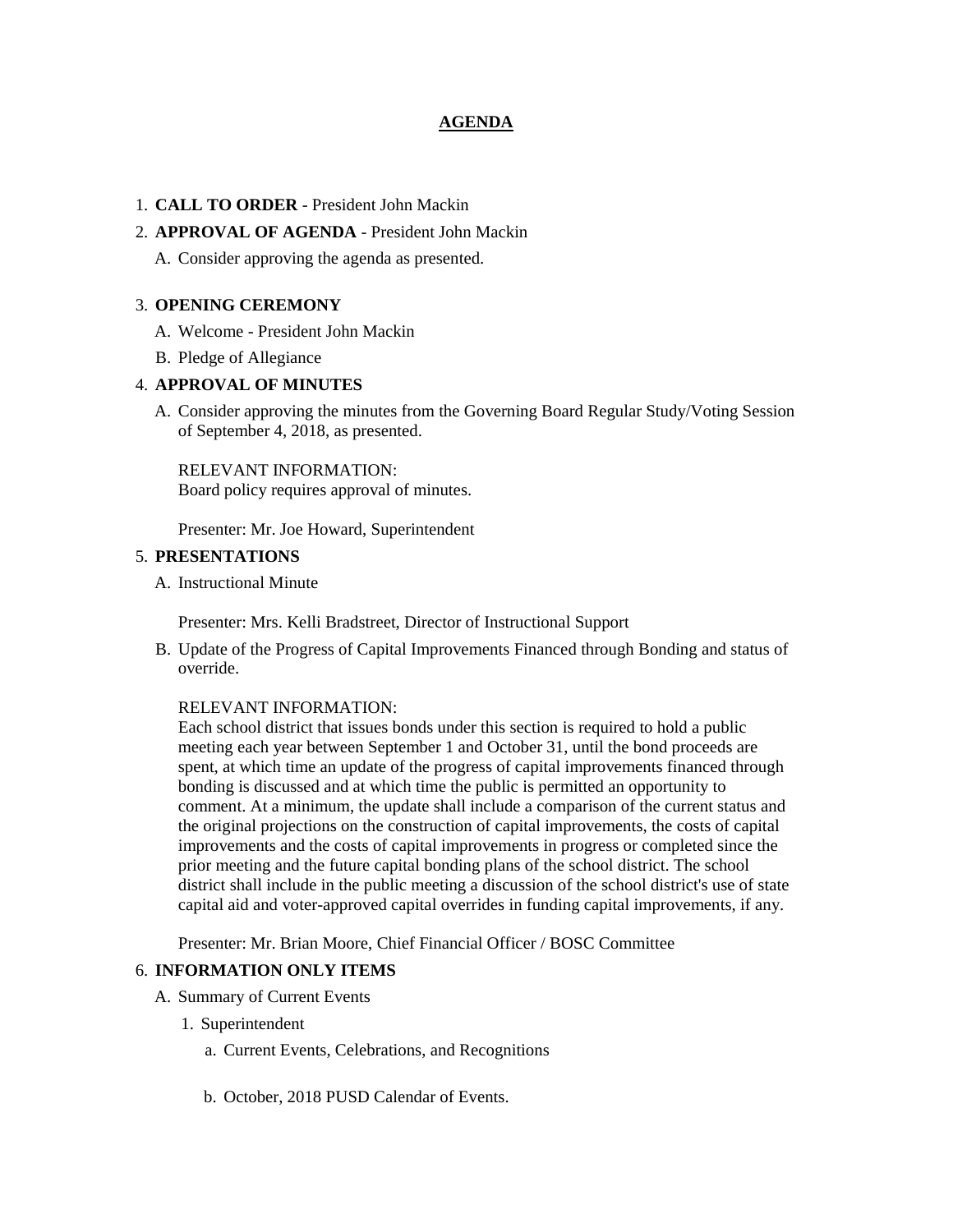- 1. http://www.prescottschools.com/calendars/
- 2. Governing Board Members

## 7. **ACTION ITEMS**

# A. PUBLIC HEARING

- 1. Consider recessing the regular meeting to hold a Public Hearing to discuss the Bond/Override progress.
- 2. Consider adjourning the Public Hearing and reconvening to Regular Session
- B. **CONSENT AGENDA** *All those items listed below may be enacted by one motion and approved as Consent Agenda items with or without discussion. However, any item may be removed from the Consent Agenda and considered separately if a Governing Board member so requests.*

*The resolutions included in the Consent Agenda have been posted in order to waive the reading of the body of the resolutions.* Consider approving the Consent Agenda as presented.

1. Consider approving the certified and classified personnel actions, as presented.

RELEVANT INFORMATION: A copy of the personnel report has been attached for review.

Presenter: Mrs. Christa Simmons, Director of Human Resources

2. Consider approving the donations, as presented.

RELEVANT INFORMATION:

Board policy requires acceptance by the Governing Board of all donations. A copy of the donation report has been attached for review.

Presenter: Mr. Brian Moore, Chief Financial Officer

3. Consider ratifying the vouchers, as presented.

## RELEVANT INFORMATION:

Arizona Revised Statutes requires approval/ratification of all vouchers. A copy of the voucher report has been attached for review.

Presenter: Mr. Brian Moore, Chief Financial Officer

4. Consider approving the Student Activities Fund Statement of Receipts and Disbursements, as presented.

RELEVANT INFORMATION: A copy of the reports have been attached for review.

Presenter: Mr. Brian Moore, Chief Financial Officer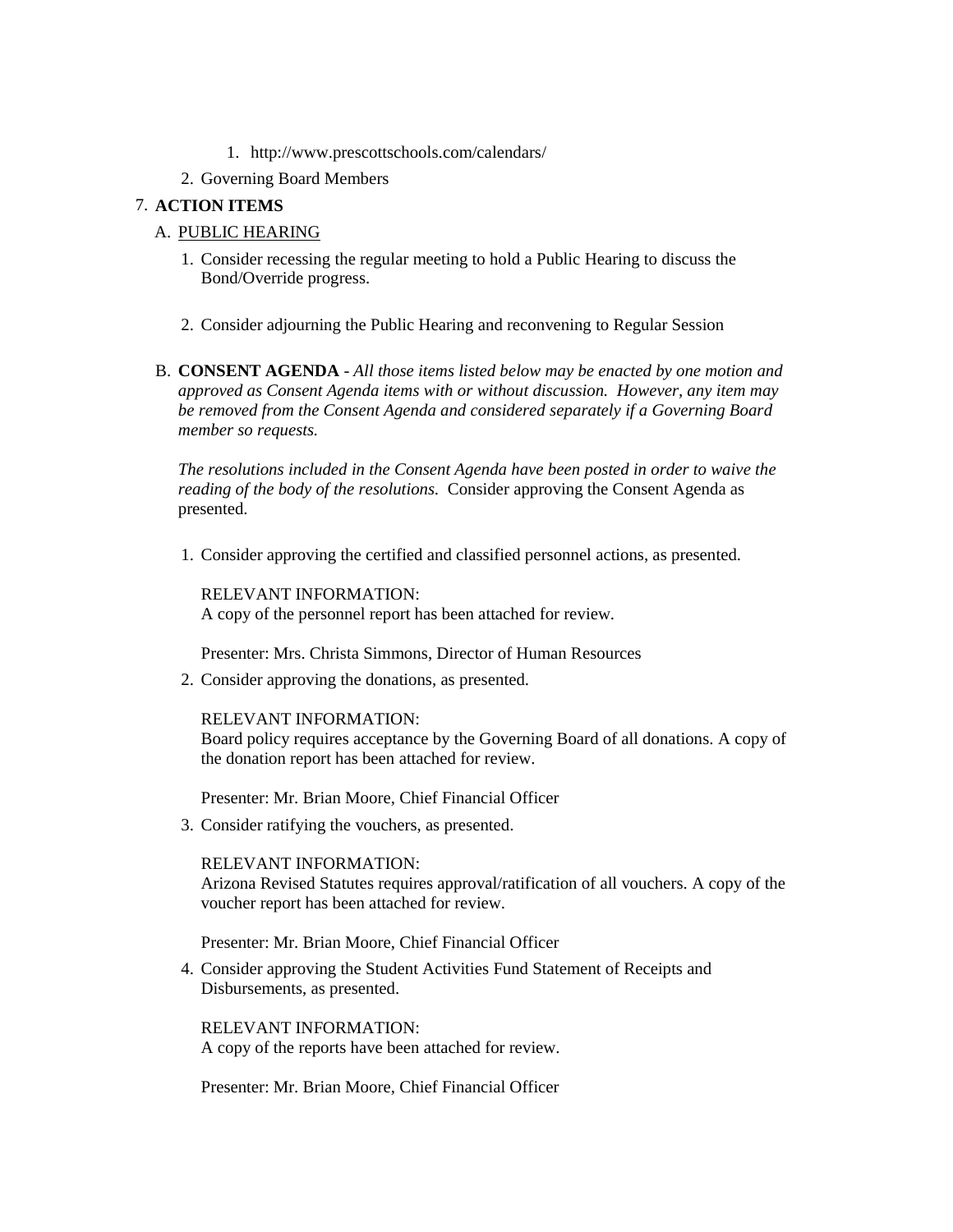## C. STUDY AND VOTING SESSION

1. Consider approving the 2017-2018 Annual Financial Report (AFR), as presented.

### RELEVANT INFORMATION:

Mr. Moore has prepared the 2017-2018 Annual Financial Report (AFR) for your approval. The summary condenses the information in the AFR and is the document that will be transmitted electronically to the Arizona Department of Education (ADE) for posting to their website. The entire report will be submitted to ADE for review.

A presentation will be made at the Board meeting. Please see the attachments.

Presenter: Mr. Brian Moore, Chief Financial Officer

2. Consider approving a revision to the the Academic Calendar for 2018-2019 that was previously approved by the Governing Board, as presented.

#### RELEVANT INFORMATION:

To help eliminate a potential city liability and parent frustration,The Citizens on Patrol Volunteer team, that helps support the Prescott Police Department with various duties throughout the City of Prescott, is requesting that PUSD make Friday, April 26, 2019 a half day for students. This is the first day of the Whiskey Row Off Road Bike race that the City hosts every year. This does not affect PUSD's state required instructional minutes.

Presenter: Ms. Mardi Read, Assistant Superintendent

3. Consider adopting Policy Services Advisory, Volume 30, Number 3 from August, 2018, regarding Policy Advisory Numbers 625-643, as presented.

Governing Board BGB requires first and second readings of all proposed policy adoptions and approval by the Governing Board. **This is the second reading** of the proposed policies and the Board is being asked to adopt the policies. Any Regulations and/or Exhibits have been attached for review and do not require Governing Board approval.

| Policy Advisory No. 625  Policy BCB — Board Member Conflict of         |
|------------------------------------------------------------------------|
| Interest                                                               |
| <b>Exhibit BCB-E</b>                                                   |
|                                                                        |
|                                                                        |
| Policy Advisory No. 628  Regulation BEDG-R - Minutes                   |
| Policy Advisory No. 629  Policy DICA — Budget Forms                    |
| Policy Advisory No. 630  Policy DIE — Audits/Financial Monitoring      |
|                                                                        |
| Policy Advisory No. 632  Policy DN — School Properties Disposition     |
| Policy Advisory No. 633  Policy FCB - Retirement of Facilities         |
| Policy Advisory No. 634  Policy GCO — Evaluation of Professional Staff |
| <b>Members</b>                                                         |
| Policy Advisory No. 635  Regulation IKE-RB — Promotion and             |
| <b>Retention of Students</b>                                           |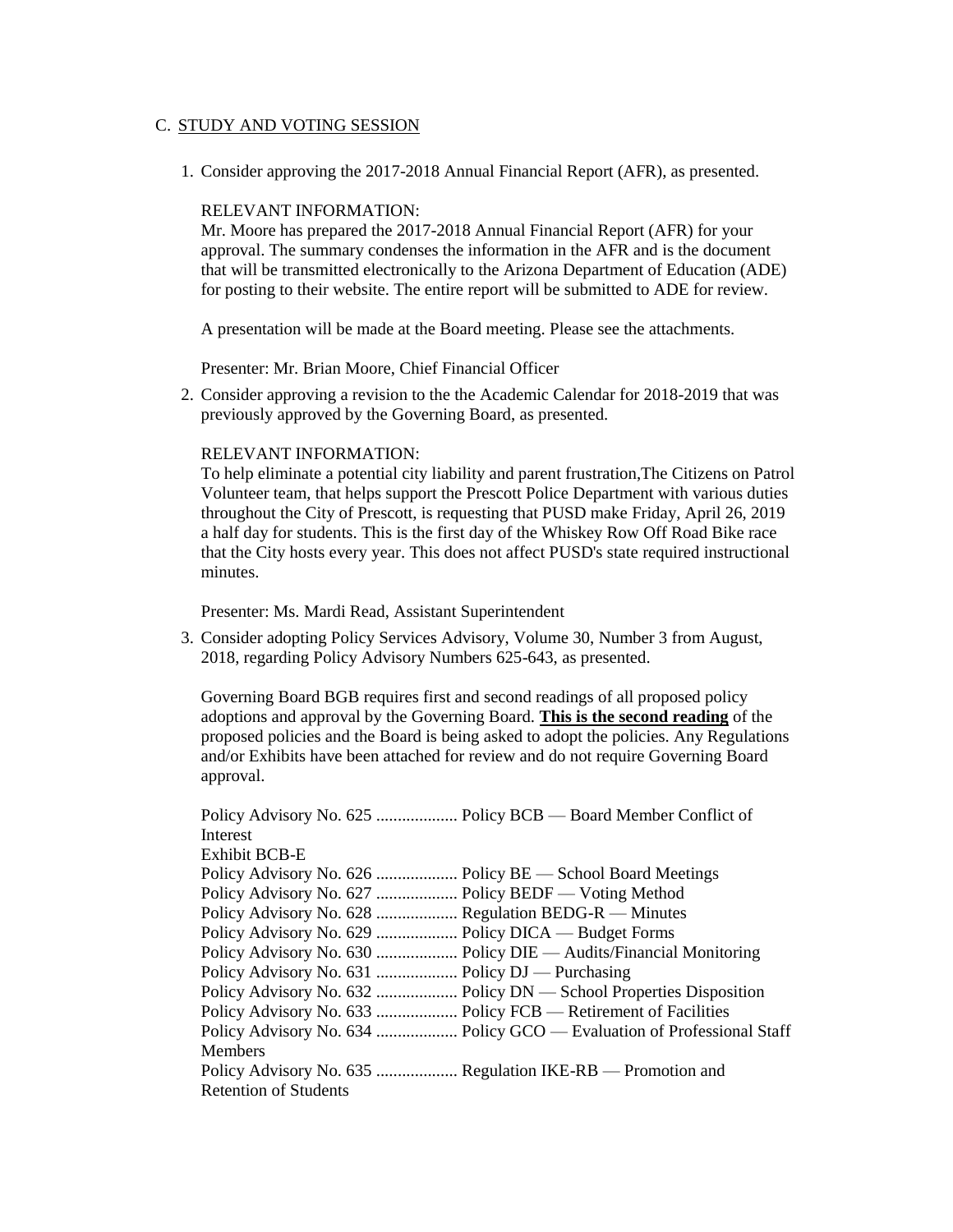Policy Advisory No. 636 ..................... Policy IL — Evaluation of Instructional Programs Policy Advisory No. 637 ................... Policy IMD — School Ceremonies and **Observances** Policy Advisory No. 638 .................... Policy JEB — Entrance Age Requirements Policy Advisory No. 639 ................... Policy JICK — Student Bullying/Harassment/Intimidation Violence/Harassment/Intimidation/Bullying Regulation JICK-R Exhibit JICK-EB Policy Advisory No. 640 .................... Policy JJIB — Interscholastic Sports Policy Advisory No. 641 .................... Policy JL — Student Wellness Regulation JL-RB Policy Advisory No. 642 ..................... Exhibit JLCB- E — Immunization of Students Policy Advisory No. 643 .................... Policy JLCD — Medicines/Administering Medicines to Students

Presenter: Ms. Mardi Read, Assistant Superintendent

4. Consider approving an Agreement for Clinical Practicum and/or Externship/Internship Education between Northern Arizona University and Prescott Unified school District, as presented.

## RELEVANT INFORMATION:

This is a 5 year agreement between NAU ("University") and PUSD ("Facility"). The purpose of this Agreement is to establish a relationship between the University and the Facility, to allow Students from University to participate in a clinical practicum and/or externship/internship program approved by the University, and conducted at the Facility.

Presenter: Mr. Joseph W. Howard, Superintendent

5. Consider approving an out-of-state travel request from, Mr. Kelly Cordes, Social Studies Teacher at Prescott High School, to take students on a trip to Washington, DC June 2 - June 8, 2019, as presented.

RELEVANT INFORMATION: See letter and flyers attached.

Presenter: Mr. Joseph W. Howard, Superintendent

## D. INFORMATION AND DISCUSSION ITEMS

- 1. Mr. Moore has prepared the October, FY19 School Board Summary Budget Report for your review.
- 2. *Discussion Item:* Consider reviewing Policy Services Advisory, Volume 30, Number 4, from September, 2018, regarding Policy Advisory Numbers 644-645, as presented.

Governing Board BGB requires first and second readings of all proposed policy adoptions and approval by the Governing Board, **this is the first reading** of the proposed policies and the Board will be asked to adopt the policies after the second reading. Any Regulations and/or Exhibits have been attached for review and do not